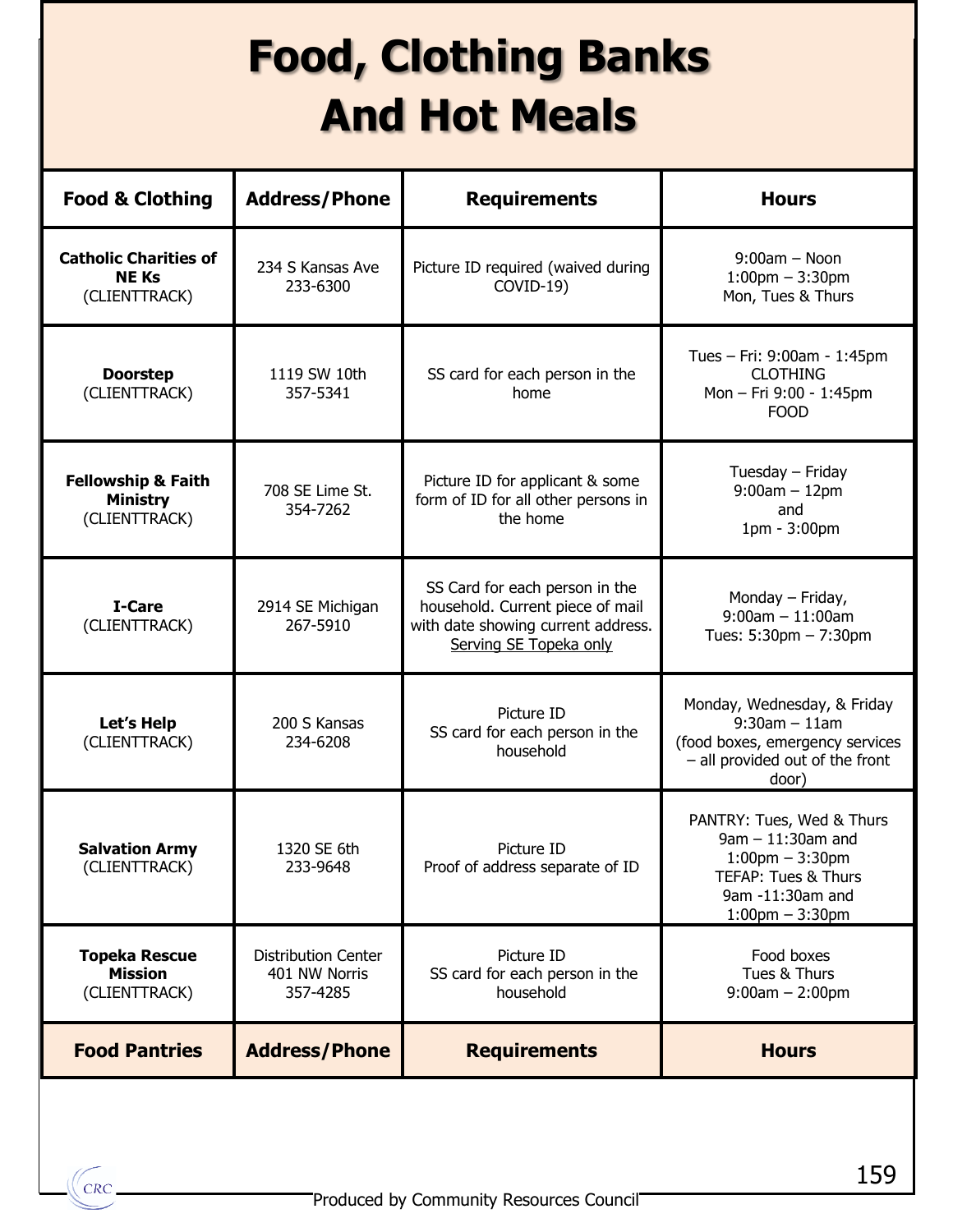| <b>Capper Cupboard</b>                                            | 3500 SW 10 <sup>th</sup> St<br>785-272-4060                                   | Not available to the public.<br>Available to all Pediatric Families<br>receiving services at Capper.       | $Mon-Fri$<br>$9:00am - 4:00pm$                                                                                                                                         |
|-------------------------------------------------------------------|-------------------------------------------------------------------------------|------------------------------------------------------------------------------------------------------------|------------------------------------------------------------------------------------------------------------------------------------------------------------------------|
| <b>East Topeka Senior</b><br><b>Center</b>                        | 432 SE Norwood St<br>232-7765                                                 | Harvester Commodity Distribution.<br>Must submit application and be<br>approved                            | Monday - Friday<br>$10:00$ am $- 11:30$ am                                                                                                                             |
| <b>Elwanda's Pantry</b><br>New Hope UMC                           | 2915 SW 8 <sup>th</sup> Ave<br>233-0166                                       | none                                                                                                       | 3rd Thursday Monthly<br>12 Noon - 2:00pm                                                                                                                               |
| <b>Family of God Church</b><br><b>Randel Ministries</b>           | 1231 NW Eugene<br>234-1111                                                    | 1 visit every 30 days<br>no requirements                                                                   | Tuesday and Thursday<br>$10:30$ am $- 2:00$ pm                                                                                                                         |
| <b>Highland Crest</b><br><b>HOPE Food Pantry</b>                  | 3225 SE Adams<br>(use rear door)<br>266-5537                                  | <b>Annual Application</b><br>ID, SS card for each member of<br>the household<br>One visit per month        | 3rd Sun, 12:00pm - 2:00pm<br>$3rd$ Wed, 6:00pm - 7:00pm<br>$4^{th}$ Wed, 6:00pm - 7:00pm                                                                               |
| <b>Highland Park HS</b><br><b>Food Pantry</b>                     | Fred Willer<br>785-274-6026                                                   | Available to all HPHS Students &<br><b>Families</b>                                                        | Or by referral from school<br>counselor or social worker of USD<br>501 schools                                                                                         |
| <b>Inward Faith</b><br><b>Outreach Ministries</b>                 | 625 Polk Street<br>234-2332                                                   |                                                                                                            | 4 <sup>th</sup> Friday of the month<br>$12:$ oopm $-4:00$ pm                                                                                                           |
| <b>Hope House Ministries</b><br>Oakland Church of the<br>Nazarene | 939 NE Oakland<br>232-0142 (Church<br>leave message or<br>217-5190 (Jeanette) | Mobile Food Pantry temporarily<br>closed due to COVID-19<br>During COVID-19 the pancakes will<br>be to go. | The rest of the year 2 <sup>nd</sup> & 4 <sup>th</sup><br>Sundays, $12:30 \text{pm} - 1:30 \text{pm}$<br>Every Sunday free pancakes to<br>anyone $9:10$ am $-10:30$ am |

 $\sqrt{CRC}$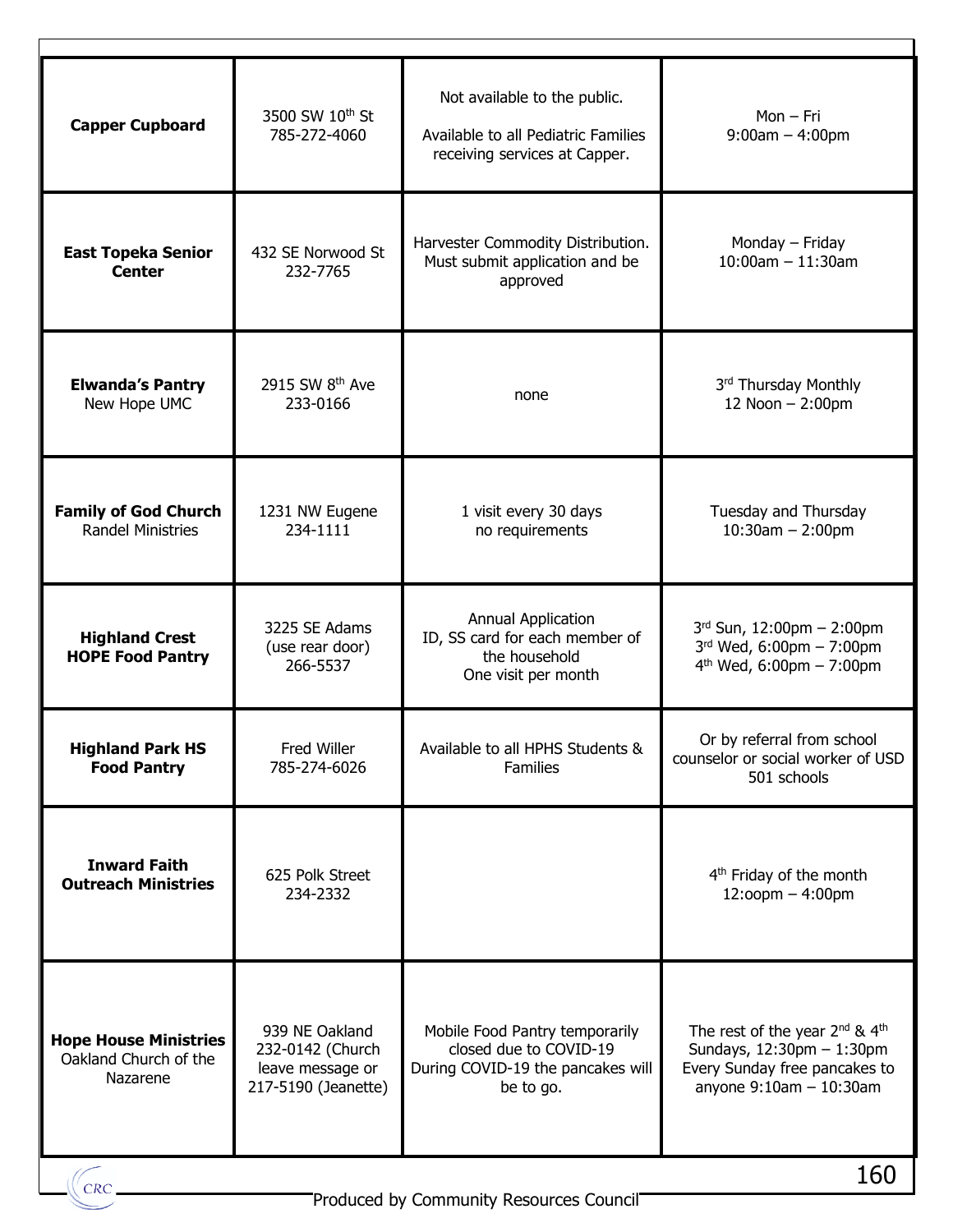| <b>LULAC Senior Center</b>                                                        | 1502 N Seward Ave<br>234-5809        | Must fill out application, need<br>proof of income and applicant<br>must sign for Distribution                | Monthly (CSFP) Commodity<br><b>Distribution</b><br>2 <sup>nd</sup> week of the month<br>$10:00$ am $- 12:00$ pm daily           |  |
|-----------------------------------------------------------------------------------|--------------------------------------|---------------------------------------------------------------------------------------------------------------|---------------------------------------------------------------------------------------------------------------------------------|--|
| <b>Marantha Baptist</b><br><b>Fellowship Food</b><br><b>Pantry</b>                | 4935 SW Burlingame<br>Rd<br>862-8810 | Come as often as needed. You<br>don't need anything but your<br>contact information                           | Every 1 <sup>st</sup> Wed of the month<br>$6:00 \text{pm} - 8:00 \text{pm}$<br>Every 3rd Sat of the month<br>$9:00am - 12:00pm$ |  |
| <b>New Hope Baptist</b><br><b>Church</b><br>Food Pantry                           | 404 SW Polk St<br>785-220-1123       | May go twice per month<br>Photo ID required at each visit<br>SS cards required for each person<br>in the home | 1st and 3rd Saturday<br>$9:00$ am $-12:00$ pm<br>2 <sup>nd</sup> and 4 <sup>th</sup> Monday<br>$9:00$ am $-12:00$ pm            |  |
| <b>New Hope Center</b>                                                            | 326 SE 9th St<br>Holton, Ks 66436    | Proof of Jackson Co address<br>Separate from DL<br>One visit every 30 days                                    | Tuesday<br>$10:00am - 2:00pm$<br>Thursday<br>$3:00$ pm $-6:00$ pm                                                               |  |
| <b>Open Arms Outreach</b><br><b>Ministries</b><br>House of Lazarus Food<br>Pantry | 2401 SE 11 <sup>th</sup> St          |                                                                                                               | 4 <sup>th</sup> Saturday of the month<br>$11:00am - 3:00pm$                                                                     |  |
| <b>St. Matthews</b><br><b>Church</b>                                              | 2800 SE Maryland                     | Food limited to supply on hand                                                                                | Wednesday, $9:00$ am $-10:00$ am                                                                                                |  |
| <b>Teen Center</b><br>Boys & Girls Club of<br>Topeka                              | 112 SE 10th Ave<br>785-234-5601      | Must provide name and number in<br>household<br>May visit the pantry every 30 days                            | 2 <sup>nd</sup> & 4 <sup>th</sup> Wednesdays of each<br>month                                                                   |  |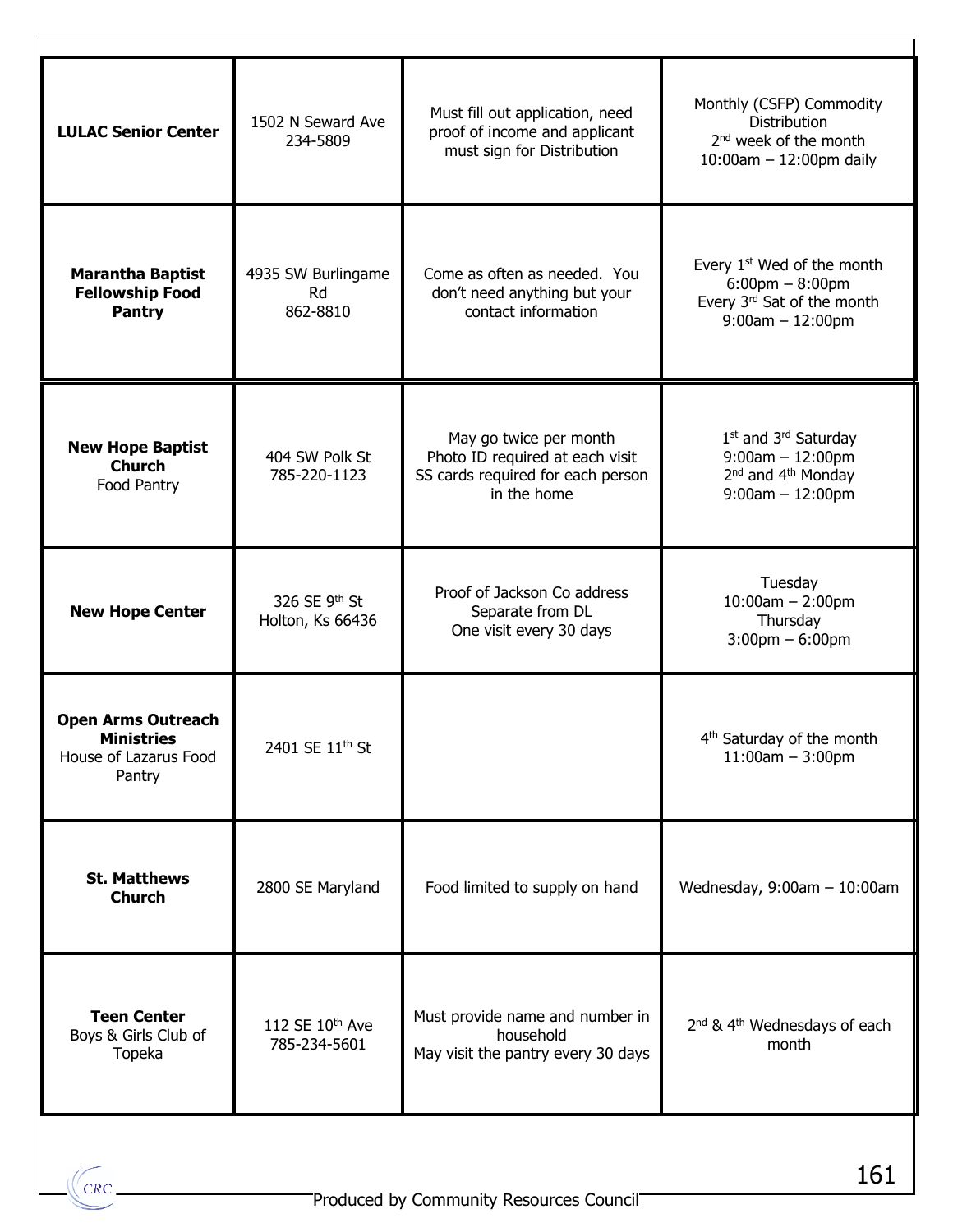| <b>MEALS and</b><br><b>HOT MEALS</b>                     | <b>Address</b><br><b>Phone number</b>                                                                                                                                                                                                                                                                                                                                                                                                                                                                                                                      | <b>Requirements</b>                                                                                                                                                                                                                                                                              | <b>Hours</b>                                                                                       |
|----------------------------------------------------------|------------------------------------------------------------------------------------------------------------------------------------------------------------------------------------------------------------------------------------------------------------------------------------------------------------------------------------------------------------------------------------------------------------------------------------------------------------------------------------------------------------------------------------------------------------|--------------------------------------------------------------------------------------------------------------------------------------------------------------------------------------------------------------------------------------------------------------------------------------------------|----------------------------------------------------------------------------------------------------|
| <b>Breakthrough House</b><br><b>Club House</b>           | 1201 SW Van Buren<br>Please call 898-6960<br>for details                                                                                                                                                                                                                                                                                                                                                                                                                                                                                                   | Open only to members of the<br>Clubhouse for breakfast and lunch<br>Membership required                                                                                                                                                                                                          | Monday through Friday                                                                              |
| <b>Congregate Meal Sites</b>                             | *East Topeka Senior<br>Center<br>432 SE Norwood St<br>232-7765<br>*First Apartments<br>3805 SW 18th St<br>272-6700<br>*Highland Park UM<br>2914 Se Michigan Ave<br>266-6555<br>*Lulac Senior Center<br>1502 N Seward Ave<br>234-5809<br>*Madison Street Apts.<br>600 SE Madison St<br>234-3386<br>*Papan's Landing<br>619 NW Paramore St<br>232-1968<br>*Tyler Towers Apts.<br>600 SW 14th St<br>*Silver Lake Senior<br>Ctr<br>404 E Lake<br>785-582-5371<br>*Rossville Senior Ctr<br>429 Pearl<br>785-584-6364<br>*Auburn Civic Ctr<br>1020 Washington St | Age 60 & over or disabled.<br>Donations are encouraged but<br>there is no set fee. Reservations<br>made at the site or by calling 785-<br>295-3980.<br>The spouse of an individual over<br>60 who accompanies them to the<br>center or if under age 60, you<br>must pay full price for the meal. | Noon meal with reservations the<br>day before by 3:00pm                                            |
| <b>Corita's Corner</b><br><b>Sandwich Ministry</b>       | 234 S Kansas Ave                                                                                                                                                                                                                                                                                                                                                                                                                                                                                                                                           | Walk up window located on the<br>east side of building (back of<br>building)<br>*6ft social distance please                                                                                                                                                                                      | Sack Lunch<br>Monday - Friday<br>9:00am to 2:00pm                                                  |
| <b>Grace Episcopal</b><br><b>Cathedral</b>               | 701 SW 8th Ave                                                                                                                                                                                                                                                                                                                                                                                                                                                                                                                                             |                                                                                                                                                                                                                                                                                                  | Sack Lunch<br>Every Sat $8:30$ am $-11:30$ am                                                      |
| <b>Hands of Hope</b><br><b>Ministry</b>                  | 222 NW Jay St<br>1 block east of<br>Topeka Blvd behind<br>the Gas n' Shop                                                                                                                                                                                                                                                                                                                                                                                                                                                                                  |                                                                                                                                                                                                                                                                                                  | Mondays<br>$5:30$ pm $-6:30$ pm<br>Provides a hot evening meal for<br>those in need                |
| <b>Highland Crest 7th Day</b><br><b>Adventist Church</b> | 3225 SE Adams<br>266-5537                                                                                                                                                                                                                                                                                                                                                                                                                                                                                                                                  |                                                                                                                                                                                                                                                                                                  | Every 4 <sup>th</sup> Saturday<br>Breakfast for children at 9:30am<br>Lunch for children at 1:00pm |

Г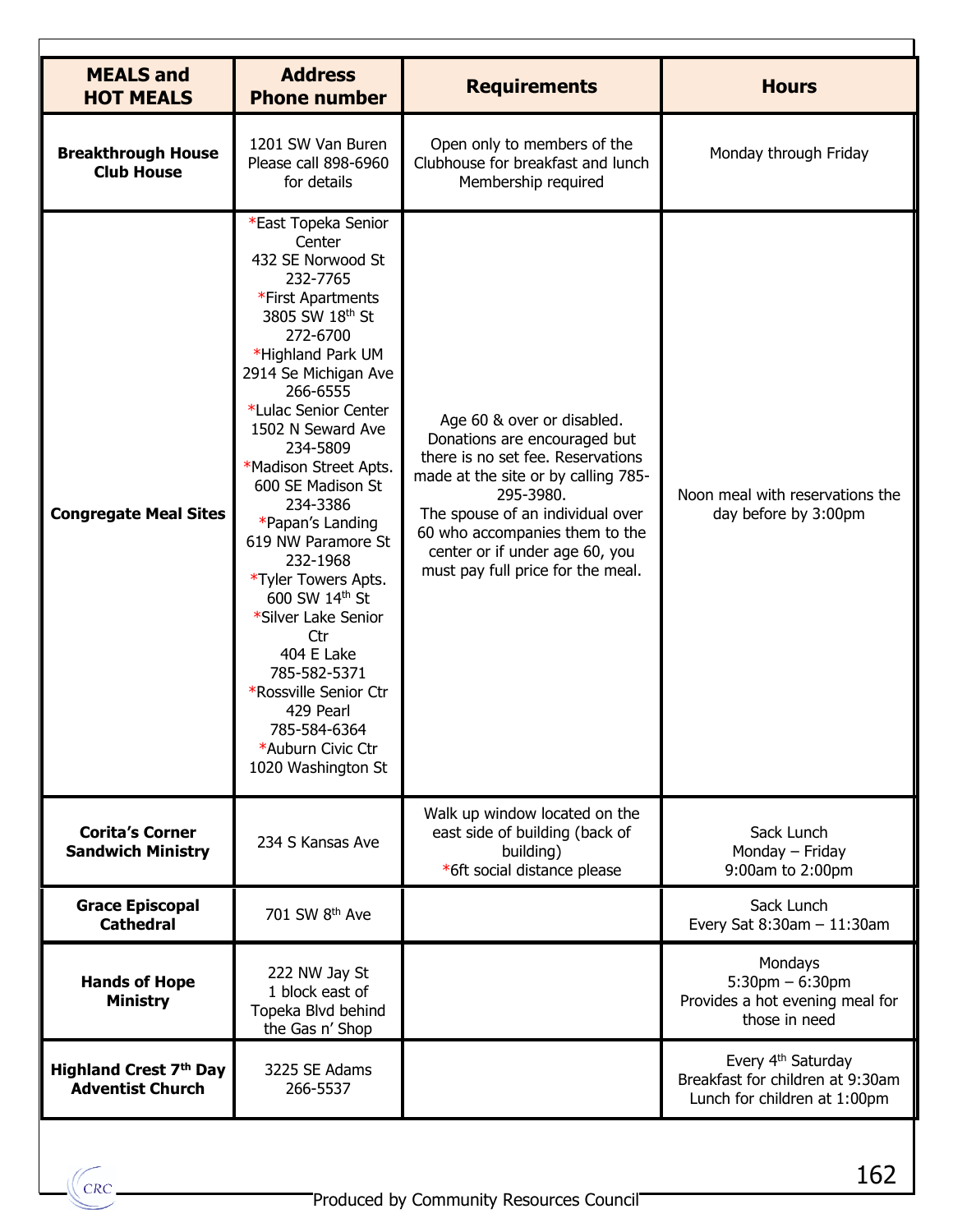| Let's Help                                  | 200 S Kansas<br>234-6208                                                       | None                                | $Mon - Fri$<br>Lunch $11:30$ am $-1:00$ Pm<br>Brunch $-2^{nd}$ & 4 <sup>th</sup> Sat<br>$9:30$ am $-10:30$ am                                                                                                                                                         |
|---------------------------------------------|--------------------------------------------------------------------------------|-------------------------------------|-----------------------------------------------------------------------------------------------------------------------------------------------------------------------------------------------------------------------------------------------------------------------|
|                                             | Garfield Community<br>Center<br>1600 NE Quincy,                                |                                     | $Mon - Thus$<br>Meal served at 5:30pm                                                                                                                                                                                                                                 |
| <b>Silverbackks Silver</b><br><b>Supper</b> | <b>Central Park</b><br><b>Community Center</b><br>1534 SW Clay,                | Serving Children up to age 18       | Meal served at 5:30pm                                                                                                                                                                                                                                                 |
|                                             | <b>Hillcrest Community</b><br>Center<br>1800SE 21st St,                        |                                     | Meal served at 6:00pm                                                                                                                                                                                                                                                 |
| <b>Silverbackks Silver</b><br><b>Sunday</b> | 408 SW Jackson St                                                              | Free meal to any age                | Every Sunday<br>Doors open at 11:30am<br>Seconds begin at 12:15pm<br>(if possible)<br>Service ends at 12:30pm or prior,<br>if food runs out                                                                                                                           |
| <b>Salvation Army</b>                       | 1320 SE 6th<br>233-9648                                                        |                                     | Mon - Fri<br>Evening meal<br>$4:00 \text{pm} - 5:00 \text{pm}$                                                                                                                                                                                                        |
| Topeka North<br><b>Outreach</b>             | Topeka Church of the<br><b>Brethren</b><br>3201 NW Rochester<br>Rd<br>233-1370 | VIP Senior Luncheons<br>55 and over | Lunch every Friday @ Noon                                                                                                                                                                                                                                             |
| <b>Topeka Rescue</b><br><b>Mission</b>      | 600 N Kansas Ave<br>354-1744                                                   |                                     | Mon -Fri<br><b>Breakfast</b><br>$8:00am - 8:30am$<br>Lunch<br>12:00pm - 12:30pm<br>Dinner<br>$6:00$ pm $-6:30$ pm<br>Sat Brunch<br>10:30am -11:00am<br>Sat Dinner<br>$5:00$ pm $-5:30$ pm<br>Sun Breakfast<br>$8:00am - 8:30pm$<br>Sun Dinner<br>$5:00$ pm $-5:30$ pm |

CRC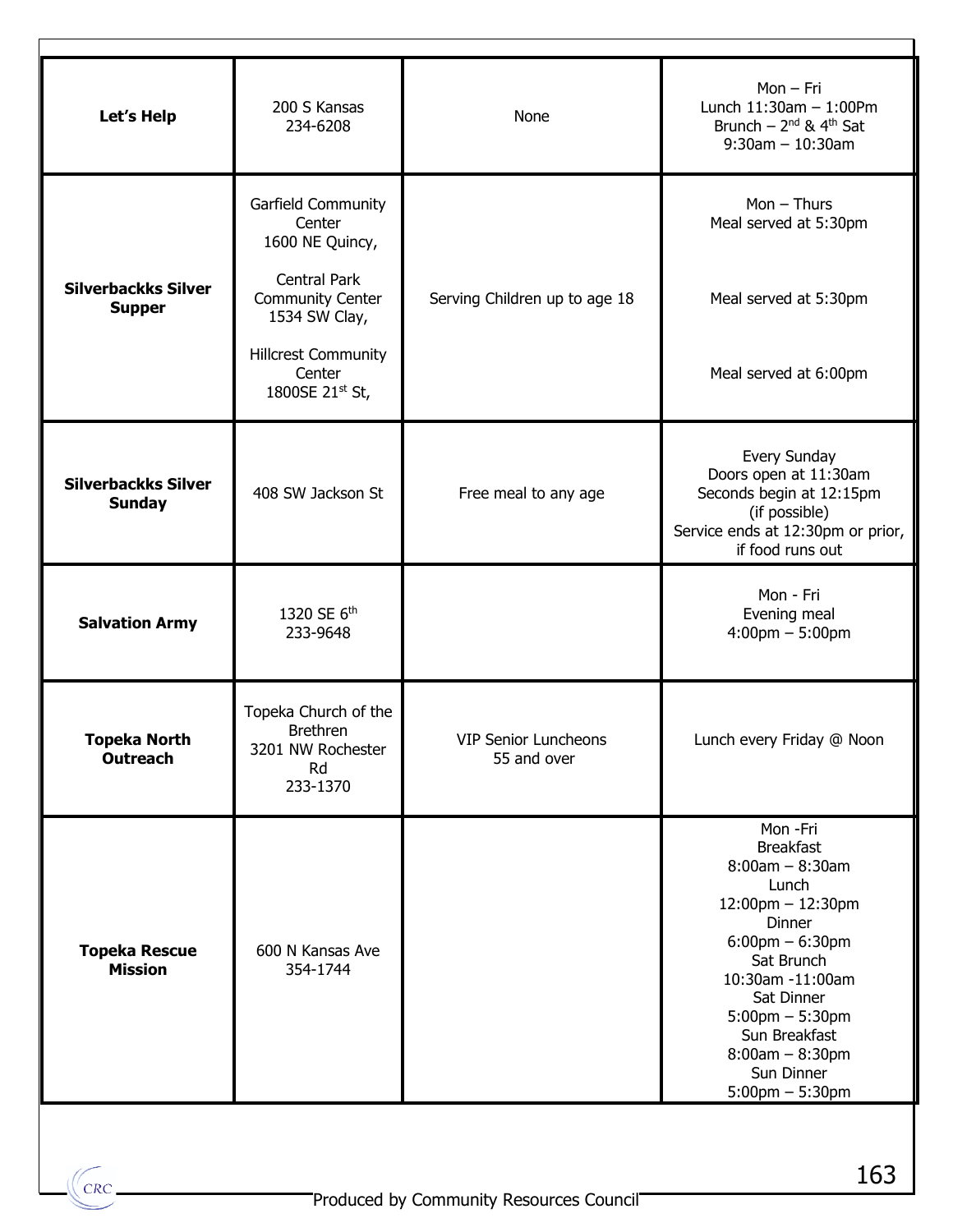| <b>MOBILE</b><br><b>Food Pantries</b>             | <b>Address</b>                                                                          | <b>Requirements</b>                                                                                  | <b>Hours</b>                                                                           |
|---------------------------------------------------|-----------------------------------------------------------------------------------------|------------------------------------------------------------------------------------------------------|----------------------------------------------------------------------------------------|
| <b>Antioch Family Life</b><br><b>Center</b>       | 1921 SE Indiana Ave<br>232-1937                                                         | While supplies last                                                                                  | 4th Saturday of the month<br>$11:00$ am $- 12:00$ pm<br>(No distribution Dec - Feb)    |
| <b>Auburn</b><br><b>Community Action</b>          | Auburn Community<br>Center<br>121 W 11 <sup>th</sup><br>Auburn, Kansas                  | Weather permitting                                                                                   | 4 <sup>th</sup> Friday of the month<br>$12:30$ pm $- 2:00$ pm<br>(February - November) |
| <b>Bread of Life</b>                              | 234 SE Lime St<br>785-925-6412                                                          |                                                                                                      | 3rd Saturday of the month<br>$12:30$ pm $- 1:30$ pm                                    |
| <b>Capital City School</b>                        | Hummer Park<br><b>Football Field</b><br>500 SW<br>Tuffy Kellogg Dr.<br>East parking lot | While supplies last                                                                                  | 4 <sup>th</sup> Friday of the month<br>9:00am - 10:00am                                |
| <b>Central Topeka</b><br><b>Turnaround Team</b>   | @Kansas Expo Center<br>1 Expocentre Dr.<br>785-215-0205                                 |                                                                                                      | 2 <sup>nd</sup> Tuesday of the month<br>9:00am until food runs out                     |
| <b>Community Resources</b><br><b>Council</b>      | 455 SE Golf Park Blvd<br>785-233-1365                                                   | Recipients give first name, zip<br>code, number of children, adults &<br>seniors living in household | 3rd Friday of the month<br>$3:00$ pm $-4:00$ pm                                        |
| <b>Eastside Church of</b><br><b>God in Christ</b> | 2724 SE 10th<br>Just north of Pine<br>Ridge Community Ctr<br>785-266-5688               |                                                                                                      | 3rd Saturday of the month<br>11:00am until food runs out                               |
|                                                   |                                                                                         | Produced by Community Resources Council                                                              | 164                                                                                    |
|                                                   |                                                                                         |                                                                                                      |                                                                                        |

Г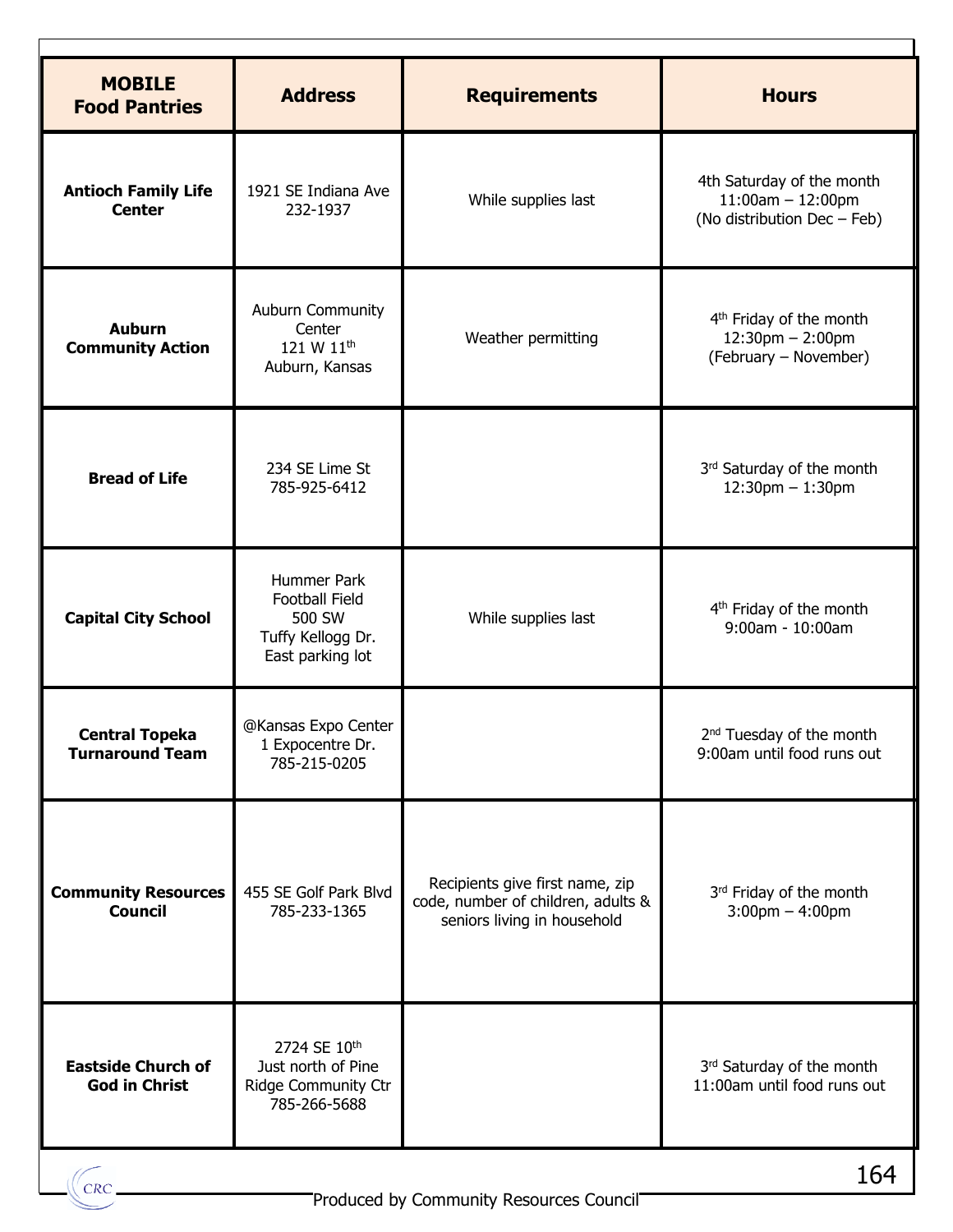| <b>First Christian Church</b>                                       | 1880 SW Gage Blvd<br>785-272-4290                                               | While supplies last | 1 <sup>st</sup> Monday of the month<br>$1:30$ pm $- 2:30$ pm                                                                                             |
|---------------------------------------------------------------------|---------------------------------------------------------------------------------|---------------------|----------------------------------------------------------------------------------------------------------------------------------------------------------|
| <b>Hope House Ministries</b><br>Oakland Church of the<br>Nazarene   | 939 NE Oarkand Ave<br>232-0142 Church<br>leave message, or<br>217-5190 Jeanette |                     | 2 <sup>nd</sup> Saturday of the month<br>$1:30$ pm $- 2:30$ pm<br>$(2020 - 1st$ Sat in March,<br>November & December only)                               |
| <b>Indiana Avenue</b><br><b>Church of Christ</b>                    | 3510 SE Indiana Ave<br>785-266-7788                                             |                     | 4 <sup>th</sup> Saturday of the month<br>Distributes every other month:<br>February, April, June, August,<br>October & December<br>$9:00$ am $-11:00$ am |
| <b>Jardine Middle School</b>                                        | 2600 SW 33rd St<br>785-274-6330                                                 | While supplies last | 2 <sup>nd</sup> Saturday of the month<br>$9:00$ am $-10:00$ am                                                                                           |
| <b>Living in Victory</b><br>Fellowship                              | 232 SW Sanneman Dr<br>913-548-1496                                              |                     | 1st Saturday of the month<br>$2:30$ pm $-3:30$ pm                                                                                                        |
| <b>New Mount Zion</b><br><b>Missionary Baptist</b><br><b>Church</b> | 2801 SE Indiana St<br>785-766-3924                                              |                     | 1 <sup>st</sup> Saturday of the month<br>$10:00$ am $- 11:00$ am                                                                                         |
| <b>Oakland Church of the</b><br><b>Nazarene</b>                     | 933 NE Oakland Ave<br>217-5190                                                  |                     | 2 <sup>nd</sup> Saturday of the month<br>$1:30$ pm $- 2:30$ pm<br>(EXCEPT, March, November &<br>December)                                                |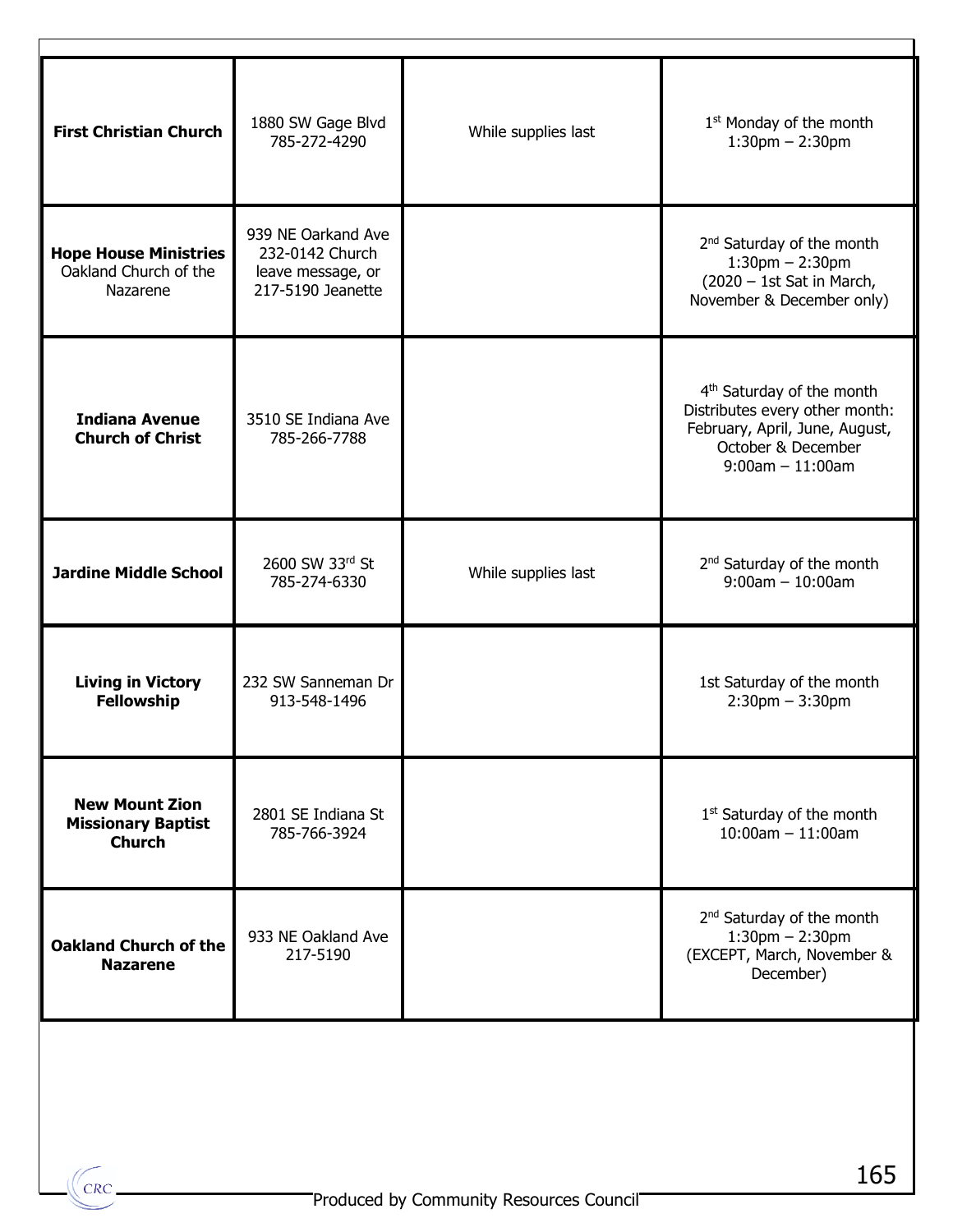| <b>Randel Ministries</b><br>(RMI)                    | 1231 NW Eugene<br>785-234-1111                                                        |                    | 4 <sup>th</sup> Tuesday of the month<br>9:00am until food runs out<br>(No distribution Dec - March)                    |
|------------------------------------------------------|---------------------------------------------------------------------------------------|--------------------|------------------------------------------------------------------------------------------------------------------------|
| <b>Rossville</b><br><b>Community Action</b>          | @ Citizen Potawatomi<br>Nation<br>806 Nishnabe Trail<br>Rossville, KS<br>785-836-4500 | Weather permitting | 4 <sup>th</sup> Wednesday of the month<br>$1:00$ pm $- 2:00$ pm                                                        |
| <b>The Salvation Army</b>                            | 1320 SE 6th ST<br>785-233-9648                                                        |                    | 4 <sup>th</sup> Monday of the month<br>$1:00$ pm $- 2:00$ pm of until food<br>runs out                                 |
| <b>Town &amp; Country</b><br><b>Christian Church</b> | @ Kansas<br>Neurological Institute<br>3107 SW 21st St<br>785-272-9009                 |                    | 1 <sup>st</sup> Thursday of the month<br>9:30am until food runs out                                                    |
| <b>Topeka First Free</b><br><b>Methodist Church</b>  | 3450 SE Indiana Ave<br>785-266-6610                                                   |                    | 4th Saturday of the month<br>$9:00am - 11:00am$<br>Distributions in January, March,<br>May, July, September & November |

CRC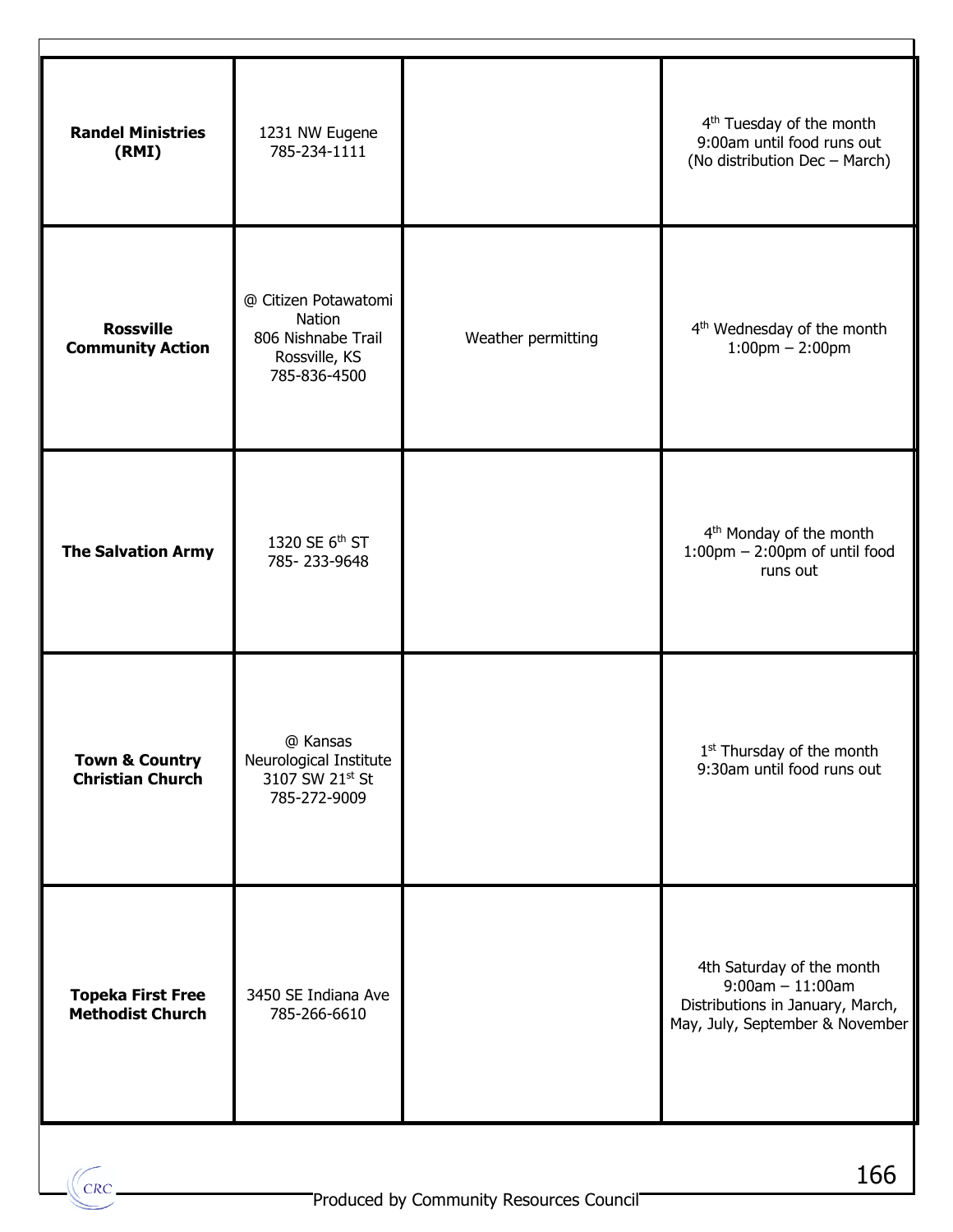| <b>Other</b><br><b>Resources &amp;</b><br><b>Tools</b>                  | ************                                                                                                                                                                                                                                                                                                                                                                                                                                                                                                                                                                                                                | ********************                                                                                                                                         | ********************                                                                                                                                    |
|-------------------------------------------------------------------------|-----------------------------------------------------------------------------------------------------------------------------------------------------------------------------------------------------------------------------------------------------------------------------------------------------------------------------------------------------------------------------------------------------------------------------------------------------------------------------------------------------------------------------------------------------------------------------------------------------------------------------|--------------------------------------------------------------------------------------------------------------------------------------------------------------|---------------------------------------------------------------------------------------------------------------------------------------------------------|
| <b>Boys &amp; Girls Clubs of</b><br><b>Topeka</b>                       | Adams Club<br>550 SE 27th St 66605<br>785-234-5601<br>Teen Center<br>1112 SE 10th Ave<br>66605<br>785-234-5601                                                                                                                                                                                                                                                                                                                                                                                                                                                                                                              | Provides after school programming<br>for youth ages 5-18 to include a<br>snack & dinner at our Adams Club<br>& Teen Center.<br>Must be enrolled at the site. | During school days out, we<br>provide breakfast, lunch & a snack<br>at our Adams Club & Teen Center.<br>Must be enrolled at the site.                   |
| <b>CHAMPSS</b><br><b>Through Jayhawk</b><br><b>Area Agency on Aging</b> | <b>CHAMPSS meal</b><br>serving sites:<br><b>CHAMPSS card</b><br>required:<br>Dillon's grocery stores<br>(Open 7 days a week,<br>lunch and dinner)<br>6829 SW 29th St<br>Topeka 66614<br>800 NW 25th St<br>Topeka 66618<br>2010 SE 29th St<br>Topeka 66605<br>5311 SW 22 <sup>nd</sup> Place<br>Topeka 66614<br>4015 SW 10th St<br>Topeka 66604<br>Hy-Vee grocery store<br>(Open 7 days a week,<br>breakfast, lunch &<br>dinner)<br>2951 SW Wanamaker<br>Rd<br>Topeka 66614<br>Millennium Café<br>Open 11:00am -<br>5:30pm, Mon-Fri<br>$11:00am - 4:30pm$<br>Sat<br>1515 SW 10th Ave<br>Topeka 66604<br>(TSC Public Library) | Must attend orientation to receive<br>card<br>Please call 785-235-1367 to<br>register                                                                        | Program that allows seniors age<br>60 and older to choose from<br>different entrees and eat<br>spontaneously at their<br>convenience seven days a week. |

 $\Gamma$